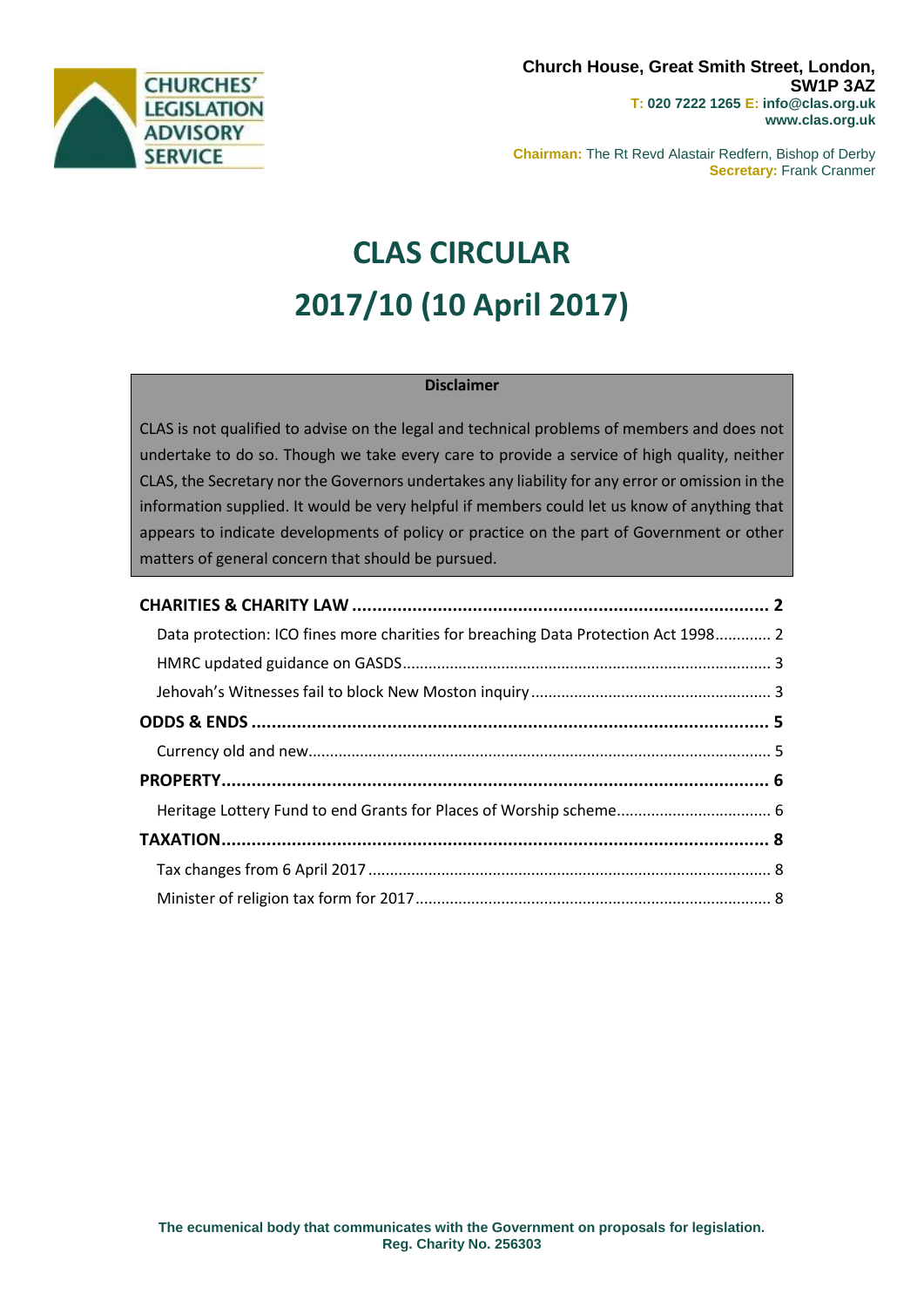# <span id="page-1-0"></span>**CHARITIES & CHARITY LAW**

<span id="page-1-1"></span>**Data protection: ICO fines more charities for breaching Data Protection Act 1998**

**For information and possibly for action**

The Information Commissioner's Office has [fined](https://ico.org.uk/about-the-ico/news-and-events/news-and-blogs/2017/04/ico-fines-eleven-more-charities/) eleven charities a total of £138,000 for breaches of the Data Protection Act. This is in addition to the fines imposed on the British Heart Foundation and RSPCA in December, of £25,000 and £18,000 respectively. The charities and the amounts each has been fined are as follows:

- International Fund for Animal Welfare £18,000
- Cancer Support UK £16,000
- Cancer Research UK £16,000
- Guide Dogs for the Blind Association £15,000
- Macmillan Cancer Support £14,000
- The Royal British Legion £12,000
- The NSPCC £12,000
- Great Ormond Street Hospital Children's Charity £11,000
- WWF-UK £9,000
- Battersea Dogs and Cats Home £9,000
- Oxfam £6,000.

The ICO said that some of the charities had been fined because they had "screened millions of donors so they could target them for additional funds," while others had "traced and targeted new or lapsed donors by piecing together personal information obtained from other sources. And some traded personal details with other charities creating a large pool of donor data for sale." Evidently, the ICO is getting much more interventionist about breaches of data protection – and will no doubt become even more so when the EU General Data Protection Regulation comes into force next year. Selling on private data is particularly reprehensible: how could anyone have imagined that it could be lawful?

Following this announcement, the Charity Commission has also [opened](http://www.gov.uk/government/news/charity-commission-responds-to-ico-issuing-penalties-to-11-charities) compliance cases against all eleven charities and will be assessing whether the trustees of each charity have acted in accordance with their duties under charity law. The Commission's [guidance](http://www.gov.uk/government/publications/charities-and-fundraising-cc20) to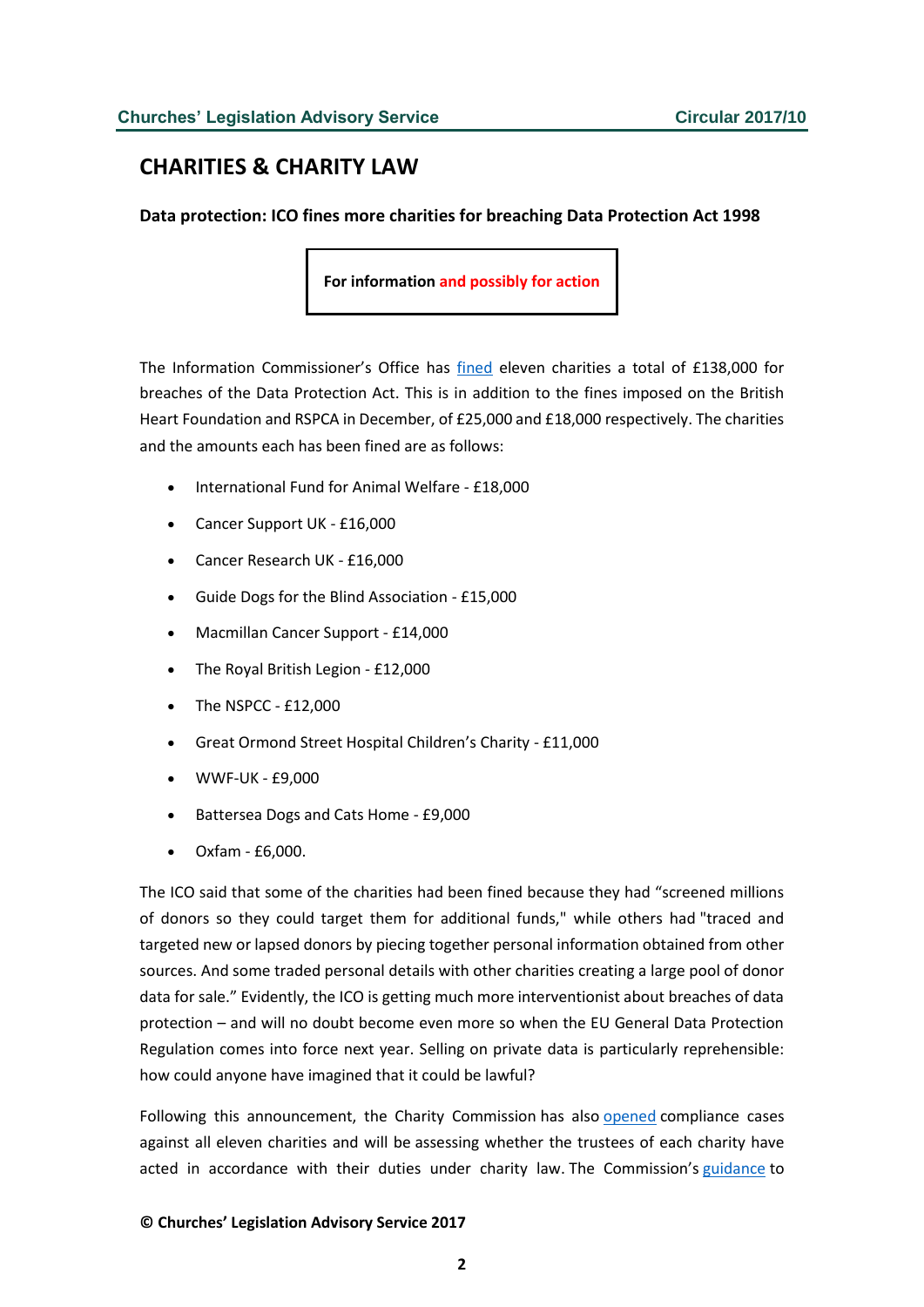### **Churches' Legislation Advisory Service Circular 2017/10**

trustees on fundraising makes it clear that trustees need to understand and comply with the relevant data protection laws and requirements.

The message of the latest round of fines is that data protection is not simply yet another tiresome bit of regulation; and we cannot emphasise too strongly how important it is for members to have a systematic, GDPR-compliant data protection policy in place and to make sure that it is adhered to. The reputational risk of being caught out in non-compliance is enormous – besides which, you wouldn't like someone to misuse your own personal data, would you.

[Source: ICO – 5 April]

#### <span id="page-2-0"></span>**HMRC updated guidance on GASDS**

**For action: please read**

HMRC has updated its guidance on Gift Aid to reflect changes in the Gift Aid Small Donations Scheme: see [Claiming Gift Aid as a charity or CASC.](https://www.gov.uk/claim-gift-aid/small-donations-scheme) It is now possible to claim on contactless card donations of £20 or less collected on or after 6 April 2017. The claims limit has also been increased to £2,000 for the new tax year, up from £1,250 for earlier years.

[Source: HMRC – 6 April]

#### <span id="page-2-1"></span>**Jehovah's Witnesses fail to block New Moston inquiry**

**For information**

We have previously mentioned attempts by the Jehovah's Witnesses to block the Charity Commission's inquiry under s 46 Charities Act 2011 into the state of affairs at its New Moston congregation. In 2012, the Commission learned that a former trustee at New Moston, Mr Jonathan Rose, was awaiting trial for sexual offences against children – who, at the time of the offences some ten years previously, had been associated with the congregation. He was convicted and imprisoned, but it later came to light that it had been alleged during his trial that the New Moston elders had known of similar complaints in 1995 that had not been disclosed to the Commission. Worse, following his release from prison in 2014, he had been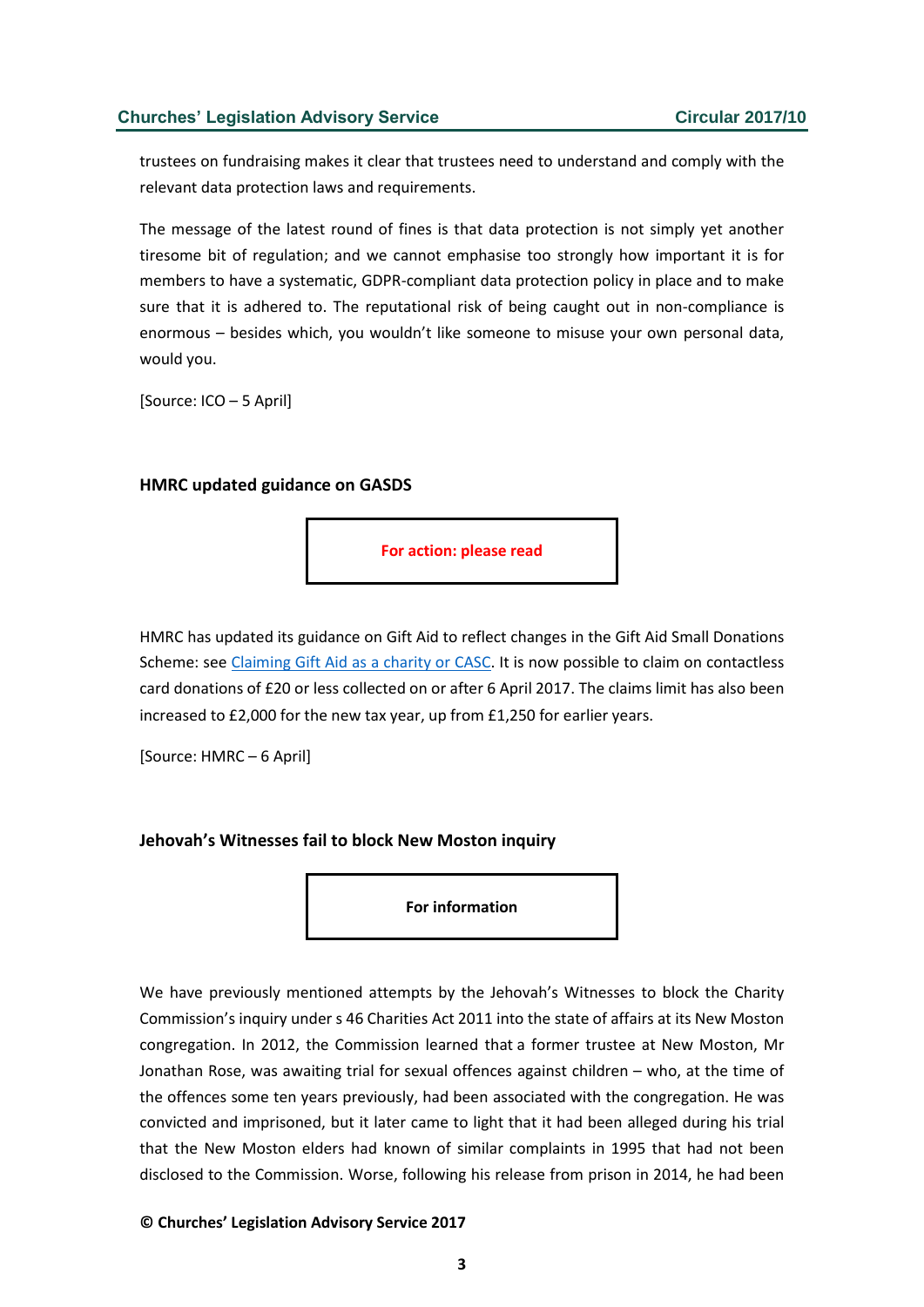### **Churches' Legislation Advisory Service Circular 2017/10**

accepted back into the Congregation and there had been a "disfellowshipping hearing" which his victims – now adults – had been forced to attend and answer questions (including from Rose himself). The Commission was informed that the hearing's purpose was to allow the elders/charity trustees to decide whether Rose could remain a member of the Congregation.

In various subsequent proceedings in the Court of Appeal and the First-Tier Tribunal, the New Moston congregation sought – unsuccessfully - to quash the inquiry. In *Tayo & v Charity Commission for England and Wales* [\[2017\] UKUT 134 \(TCC\),](http://www.bailii.org/uk/cases/UKUT/TCC/2017/134.pdf) the trustees of Manchester New Moston Congregation again lost their latest appeal against the First Tier Tribunal's decision.

[Source: BAILII – 4 April]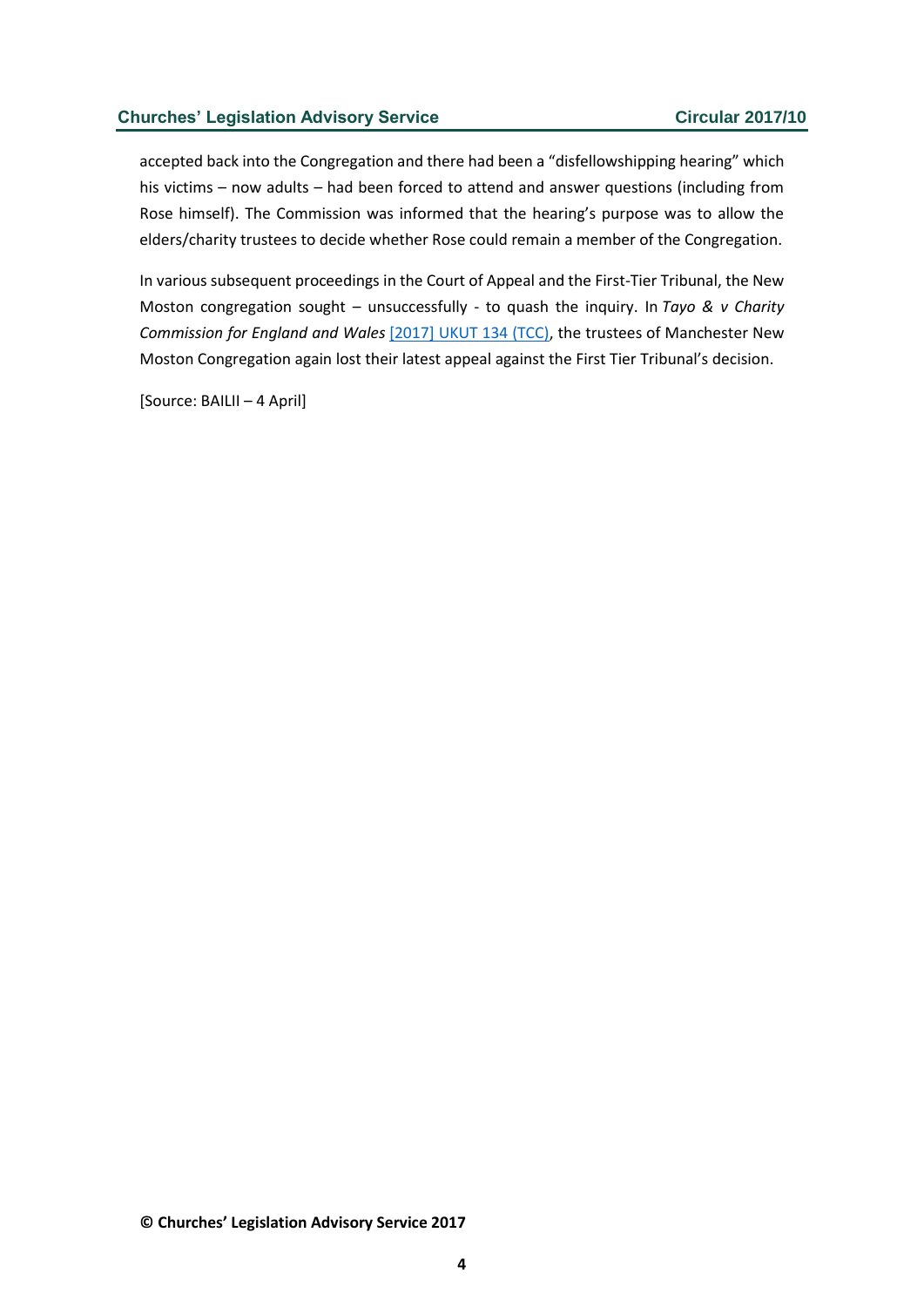## <span id="page-4-0"></span>**ODDS & ENDS**

<span id="page-4-1"></span>**Currency old and new**

**For information and possibly for action**

Paper £5 notes are to be [withdrawn](http://www.bankofengland.co.uk/banknotes/Pages/withdrawn/default.aspx) from circulation on **5 May 2017**. This means that the only £5 note that will be legal tender after this date will be the polymer £5 note featuring Sir Winston Churchill, which was introduced in September 2016.

Paper £5 notes, which features a portrait of Elizabeth Fry, will continue to be able to be spent until 5 May, after which they will have to be exchanged at the Bank of England, in person or by post.

It is also worth noting that the [new twelve-sided £1 coin](https://www.thenewpoundcoin.com/) came into circulation on 28 March 2017. Old coins will remain legal tender until **15 October 2017**, after which time they will no longer be accepted by businesses but can be exchanged at the bank.

[Source: Bank of England – 5 April]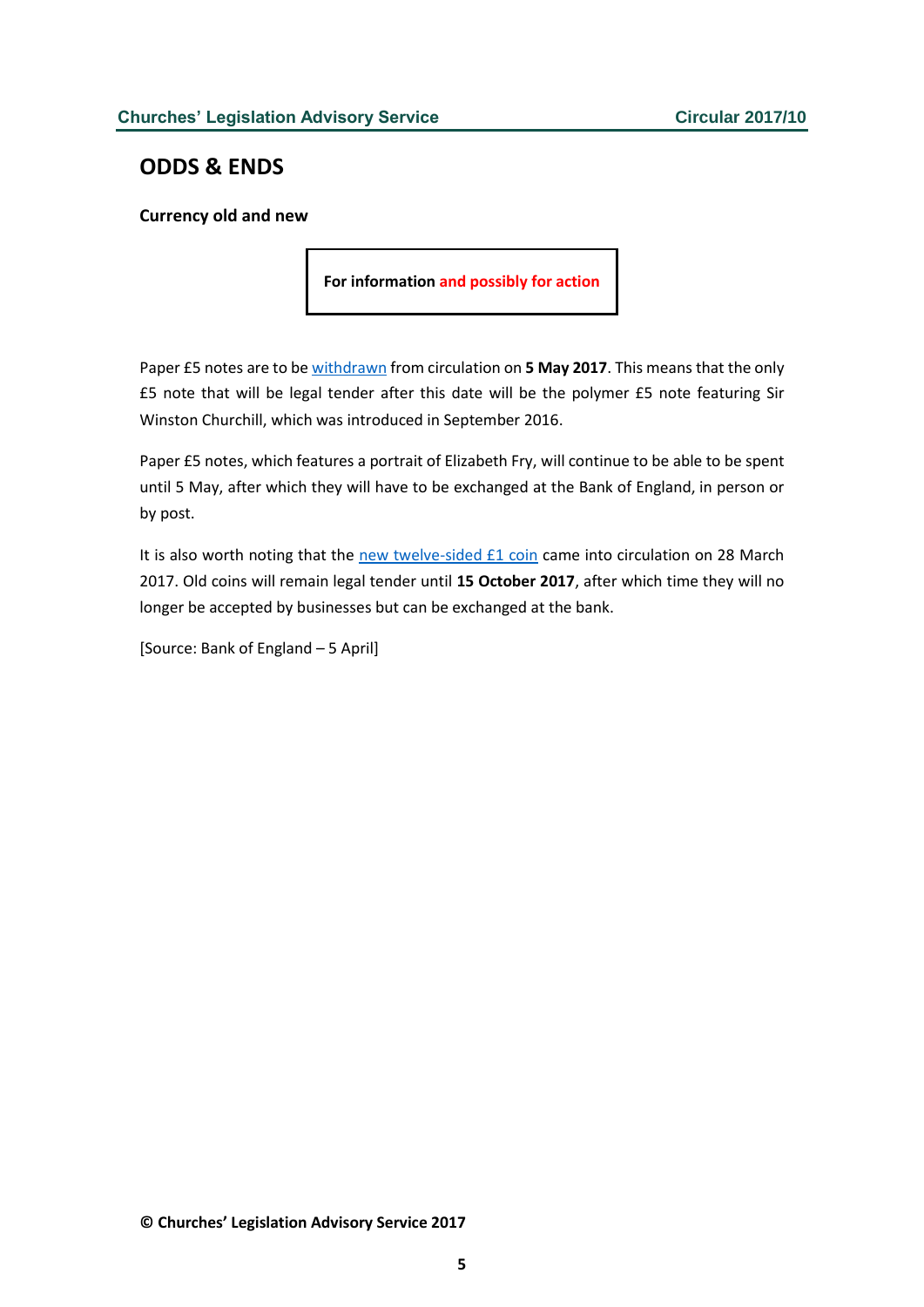## <span id="page-5-0"></span>**PROPERTY**

<span id="page-5-1"></span>**Heritage Lottery Fund to end Grants for Places of Worship scheme**

**For information and possibly for action**

The *Financial Times* reported on 1 April that the Heritage Lottery Fund is to end its £25m Grants for Places of Worship fund in 2018: grants for the maintenance of church buildings will instead come out of its overall heritage programme. The HLF, part of the Department for Culture, Media and Sport, told the *FT* that church organisations would still be able to apply for funding for repairs and it would target a similar amount of spending for churches and other religious buildings.

The last deadline for new project submissions will be **August** for decisions in November / December. For 2018, churches will need to compete with other heritage and community projects through the 'Our Heritage' (grants £10,000 - £100,000) or 'Heritage Grants' (over £100,000) programmes.

The rationale behind the ending of the scheme is that Lottery income is falling, with HLF budgets scheduled to shrink considerably in 2017-18; however, reaction has been understandably negative. According to the *FT* report, Becky Clark, Director of the Church of England's Cathedral and Church Buildings Division, pointed out that previous funding levels would no longer be guaranteed and that, because of the demands of the application process, the change would hit under-resourced churches with little or no community particularly hard, especially those in poorer inner-city areas and remote rural locations. Eddie Tulasiewicz, Head of Communications and Public Affairs at the National Churches Trust, pointed out that application to the Grants for Places of Worship fund had been relatively straightforward but, under the general schemes, churches would be in competition with everybody else: "A church with a congregation of, say, ten people just doesn't have that resource. So this change is really going to penalise that sector."

Our initial assumption was that the decision was final; however, we understand that the Church of England, the National Churches Trust and others will be lobbying to try and reverse the decision. Much of the argument is that the decision has been taken outside the HLF's next Strategic Framework review (when the programmes have previously been amended or removed) and, in England, in advance of the Sustainability Review – and without any consultation.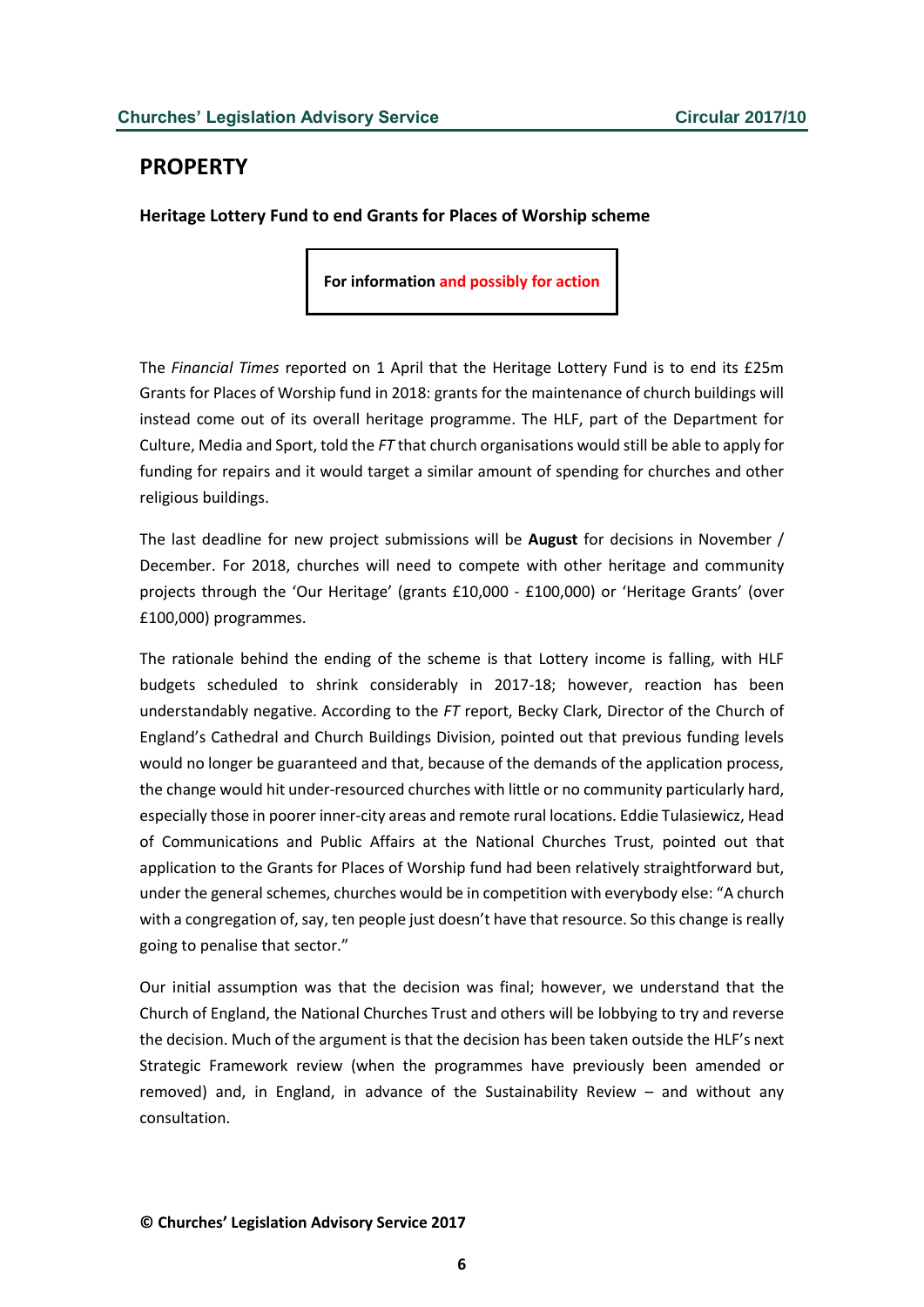#### **Churches' Legislation Advisory Service <b>Circular 2017/10**

Sara Crofts, HLF Head of Historic Environment, has posted an explanation of the change: *[A](https://www.hlf.org.uk/about-us/news-features/new-approach-supporting-places-worship)  [new approach to supporting places of worship](https://www.hlf.org.uk/about-us/news-features/new-approach-supporting-places-worship)* and there are now a series o[f FAQs](https://www.hlf.org.uk/community/general-discussions-forum/new-approach-funding-places-worship) on the HLF website. Members seeking grant funding are urged to consult it. There is also a helpful [explainer](http://www.hrballiance.org.uk/consultations-2/hlf-closure-of-gpow/) on the website of the Historic Religious Buildings Alliance.

[Source: *Financial Times* – 1 April – and thanks to Gethin Rhys of *Cytûn* and Alex Glanville of the Church in Wales]